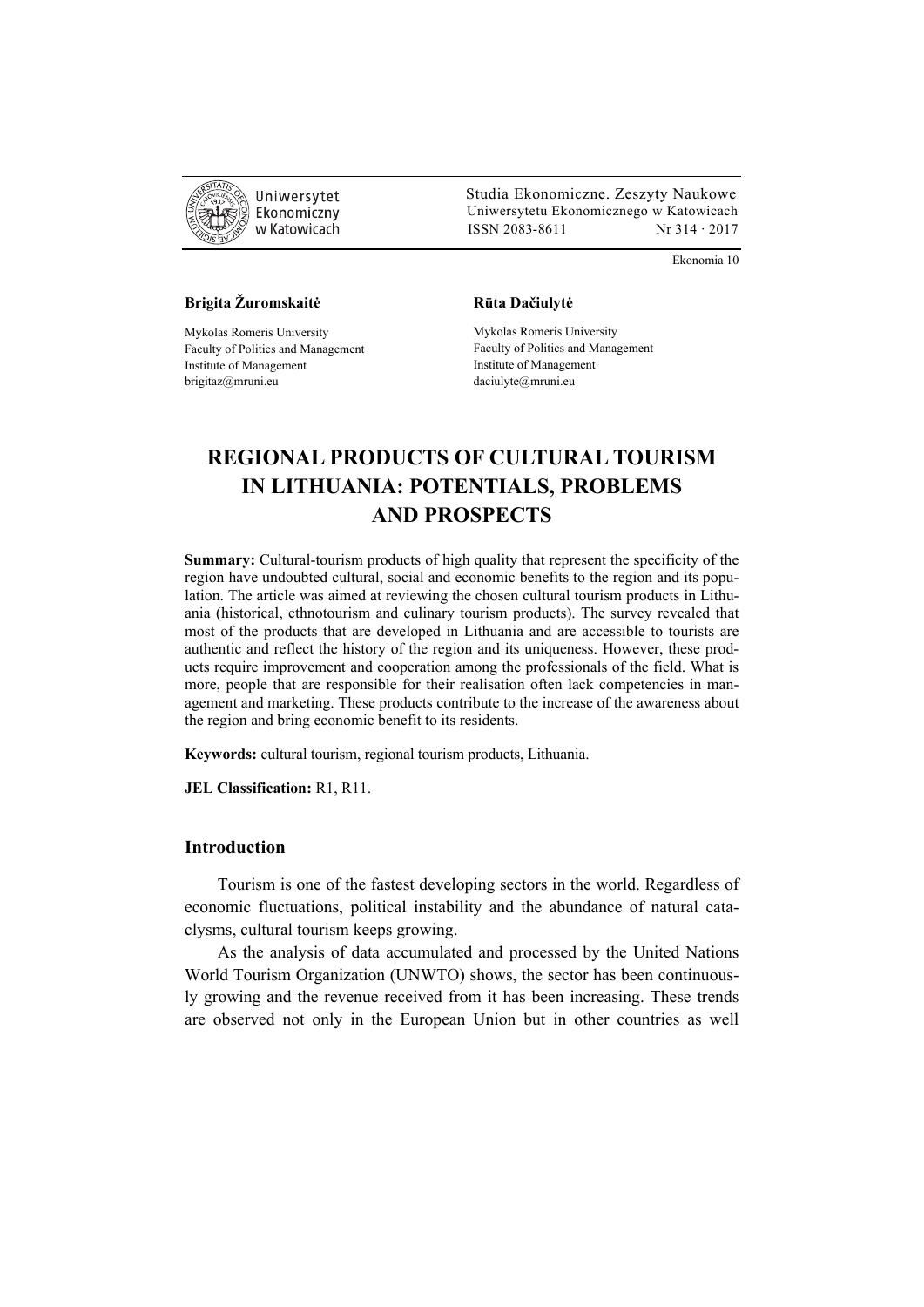[UNWTO, 2015]. The tourism in the European Union involves almost 2 million companies most of which are small or medium-sized enterprises. In addition, this industry employs around 5.2% of all employed people which makes up about 10 million jobs mostly taken by young people [Komunikat Komisji do Parlamentu europejskiego..., 2010].

Recent years have seen the strengthening of regionalism in Europe and the construct of the "Europe of the Regions" being advocated [Čepaitienė, 2010]. These trends are also recorded in the development of tourism, as it is inseparable from geographical and cultural distinctness of regions [Olearnik, 2013]. A profusion of tourism products and their popularity among tourists depend on the potentials of the region (abundance of tourism resources, their proper adaptation and application to the needs of tourists). The available resources also affect the competitiveness of the region and the attraction of investments as well as the creation of new jobs.

However, it does not necessarily mean that a region with a huge potential of resources will become a tourist attraction. It should be emphasised that it is not the amount of tourism products but their uniqueness and interface with the region that matter. Moreover, an important role is played by the preparedness of human resources to develop, sell and administer such products. This, in turn, depends on the attitude of local authorities towards tourism.

The object of our research is products of cultural tourism in Lithuania (historical, ethnographic and culinary tourism). The aim of the research was to find out how much these products are related to the region of origin and what the possibilities are to attribute them to the products of regional tourism and use them by simultaneously increasing the popularity and visibility of the region. Unfortunately, it is impossible to answer all the questions arising due to the newness of the subject and its broad scope. A long-term research is required for interviewing both the developers of the products and the tourists as well as the representatives of the public administration sector. This article is rather of problem-focused nature and serves as an excursus into further research.

## **1. The problem of defining a regional tourism product**

The growing variety of the types of tourism demonstrates that a  $21<sup>st</sup>$  century tourist is continuously looking for new experiences and seeks to realise his/her permanent desire to see something new and unique. This wish not only expands the map of travels, but also poses new challenges to the destinations that are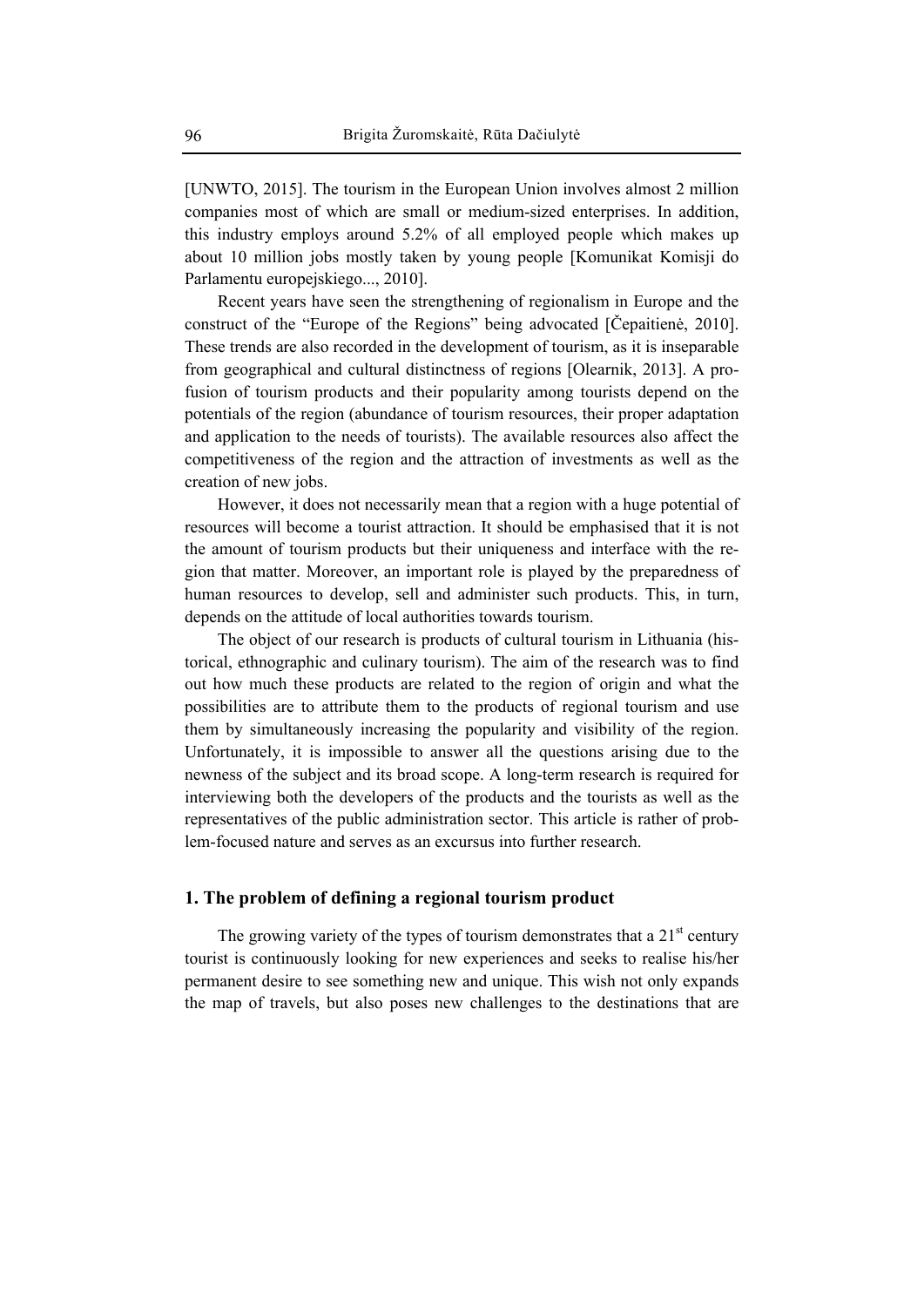already popular among tourists (in the context of our article, to the regions of tourism). It should be stressed that some new potentials are seen for Lithuania here. As various research show, Lithuania is still a little-known tourist destination (compared to such markets as Japan, China, USA, etc.). Tourists visit Lithuania during travels which include a few countries in the Baltic region (and a visit to Lithuania is only a component of a travel package). They visit only the main tourist locations without having an opportunity to evaluate the uniqueness and exclusiveness of our country (they most often visit Vilnius, Trakai, and Kaunas). In such a case, Lithuania becomes one of the many countries that tourists visit and learn about by looking through the window in their buses. The main issue here is how to get these tourists back and make them spend more time within the territory of Lithuania.

Tourism products of high quality contribute to the increase of visibility and popularity of tourism regions. As noted by J. Mazurek and E. Kasperska [2014], one of the best ways to create an appropriate image of the region is by developing attractive regional tourism products. More attention is being paid to the fact that, when developing new products, their connection to the region of origin should be emphasized. It is also highlighted that regional tourism products may become a factor which could contribute to the competitiveness of the region and become its distinct feature and a recognizable attribute which could attract tourists [Lewandowska, 2009].

Unfortunately, scientific literature contains a number of inconclusive discussions and a lack of definitiveness; we still have no established term to define a regional product, its characteristics and specificity. In parallel, such terms as regional tourism product, tourism product of the locality [Molenda, 2011], local tourism product and branded tourism product are used. A question emerges whether we talk about the same product or these are all different tourism products. Researchers who explore these products lay down the criteria which enable a better understanding of the essence of the object under review (Figure 1).

Unquestionably, the reflection of regional identity and specificity is among more important criteria of the definition of a regional tourism product [Nyurenberger, Yegorova, 2015, pp. 234-238]. Attention should be also drawn to the multiplicity and complexity of such products and the importance of cooperation among human resources of the region in developing such products and realising them.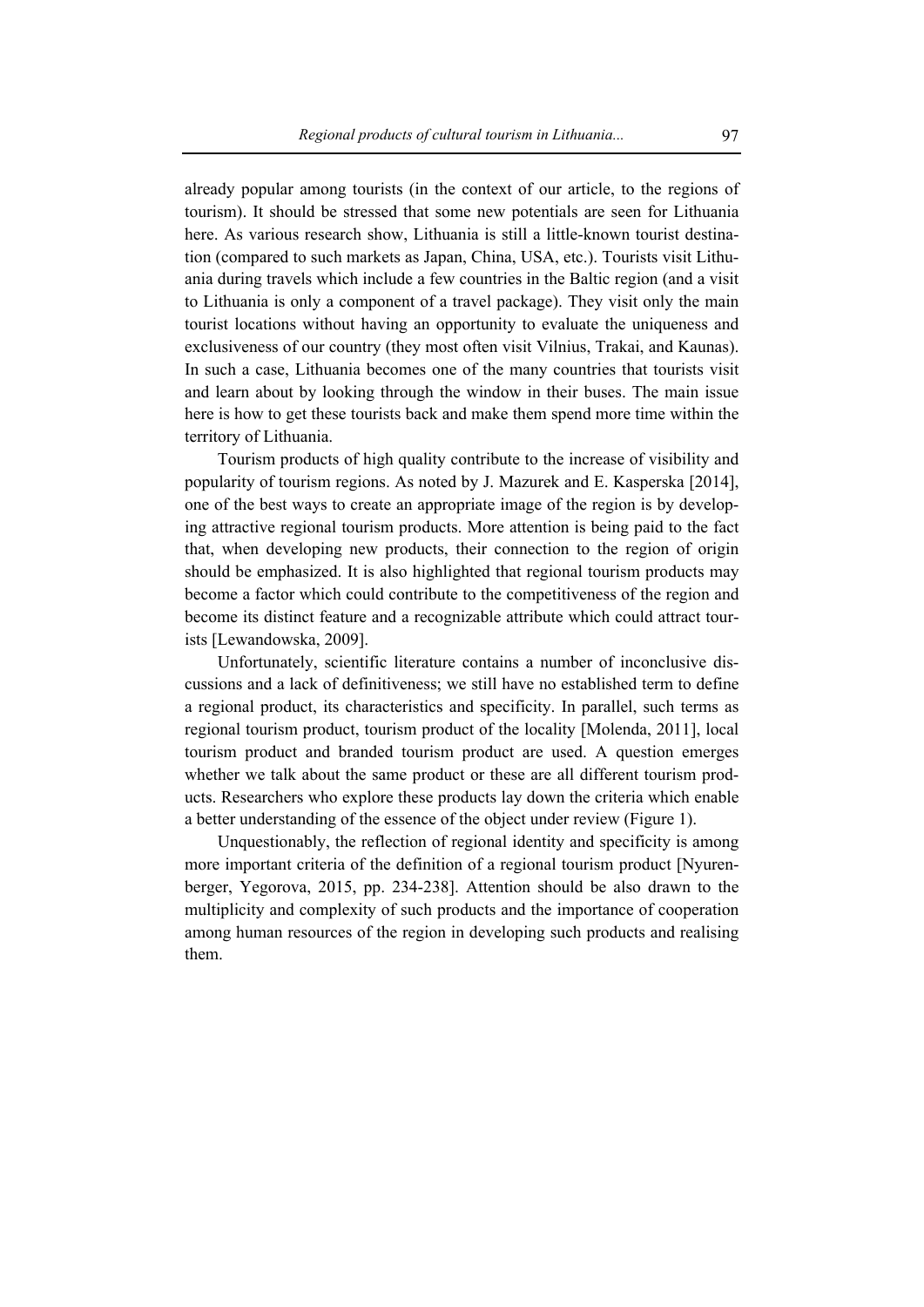

Figure 1. Criteria for defining a regional tourism product

Source: Based on: Kaczmarek, Stasiak and Włodarczyk [2005].

## 2. Regional tourism product and its influence on the region

There are no doubts that currently available and newly emerging tourism products are beneficial not only to the region itself but also to its population. J. Mazurek and E. Kasperska [2014] underline the threefold usefulness of these products: to the region, to the community and the residents. In the article, we will analyze economic and social benefits as the products under the consideration hardly indicate any ecological advantages (Figure 2).

There are various studies which mostly focus on the economic benefits of tourism products for the population of a region. New tourism products provide new jobs. It should be emphasized that jobs are created for the groups of residents that find it difficult to enter the labour market, e.g., older and retired women. The development of regional tourism products promotes the expansion of new businesses (in particular, small and medium-sized as well as family businesses) and attracts investments as well as provide the residents with the opportunity to receive additional income (e.g., farmers earn from regional culinary products).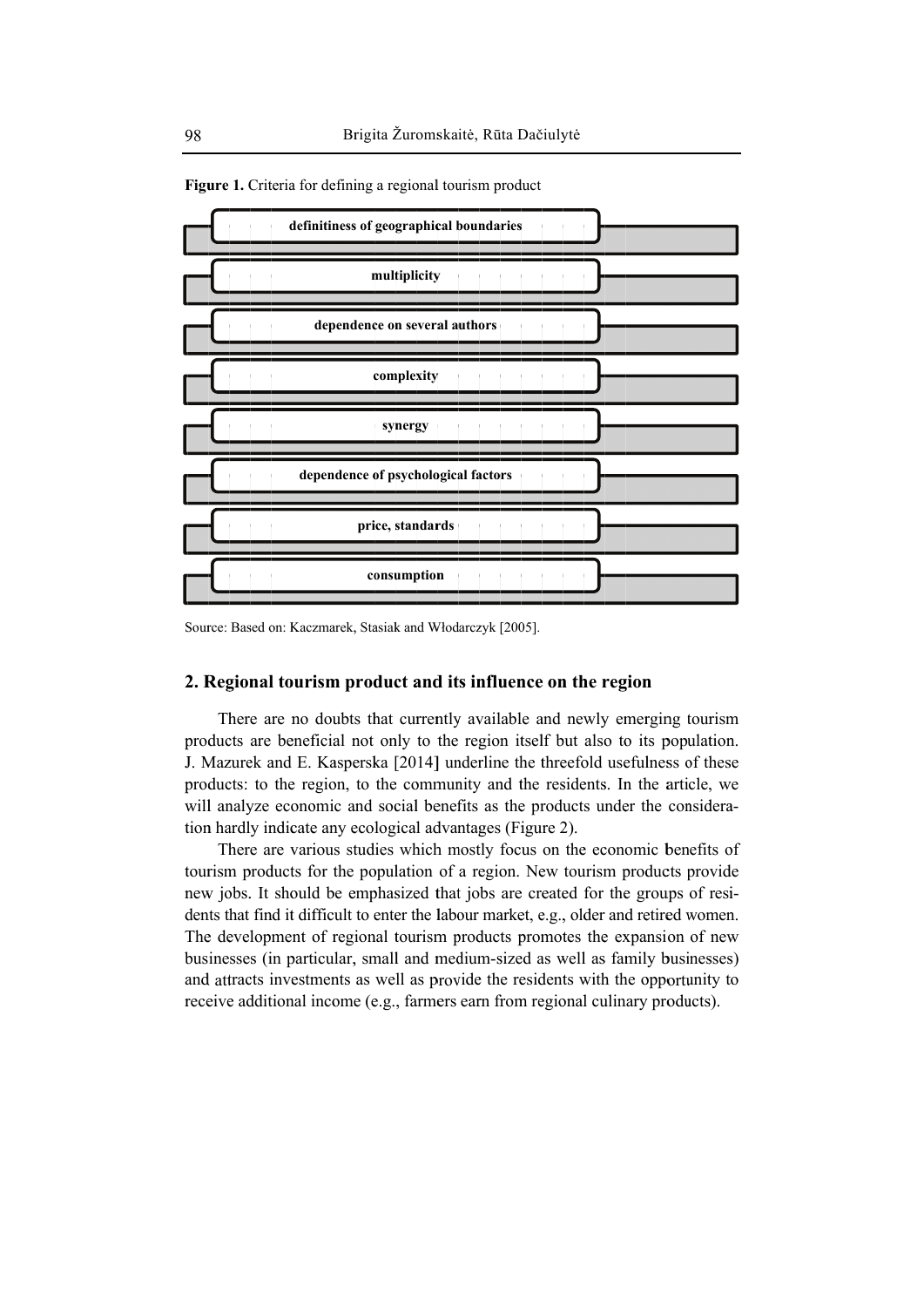

Figure 2. Aspects of the benefits of regional tourism products to communities

Public benefits of tourism products to local inhabitants/communities are of no less importance. Very often local population sees few prospects for its members, especially in rural areas, and is not proud of the place it lives in. Meanwhile, tourists who come to the region may become the reason for the establishment of communities as well as a factor which promotes the entrepreneurship and creativity of communities and enables the restoration of old traditions and crafts. Moreover, further development of regional tourism products prompts the expansion of human resources of the region, their continuous improvement and qualification raising. Competitive regional tourism products become the trademark of the region, the basis for its marketing and can contribute to resolving the problem of seasonality and improving the level of quality of the infrastructure in the region.

However, in often cases, the economic, political and mental problems prevailing in the region (Figure 3) hinder the development and sales of tourism products. In addition, the problem of the lack of competence of human resources operating in tourism (many small and family businesses fail, do not withstand the demanding conditions and go bankrupt during the first year of activity).

Source: Based on: Mazurek and Kasperska [2014].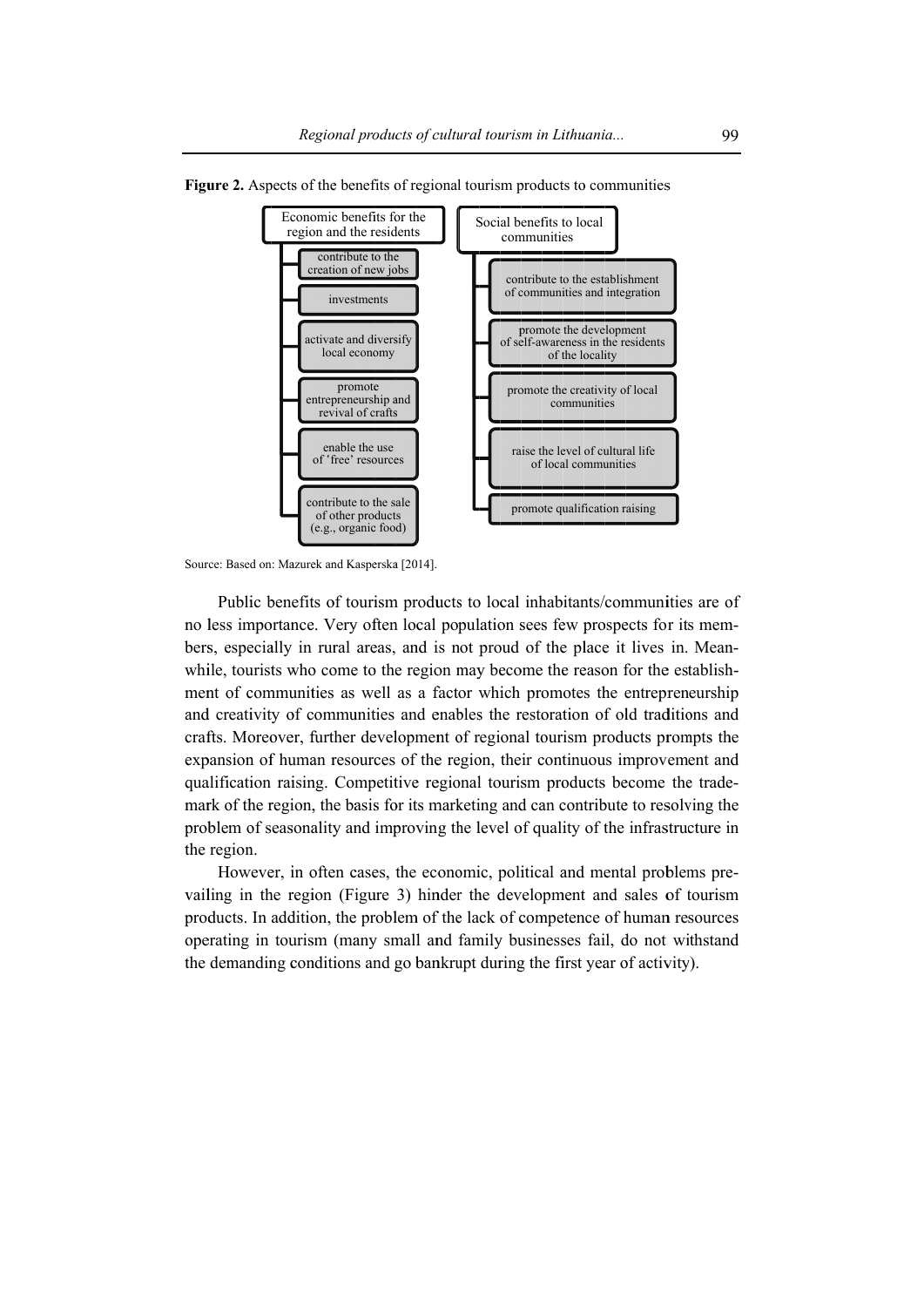

Figure 3. Problems of further development of regional tourism products

Source: Based on: Mazurek and Kasperska [2014].

When examining the problems of 'unpopularity' of regional tourism products, it has been noticed that these problems too become obstacles for service providers for turning their ideas into reality: a) few 'resh' ideas in creating regional tourism products (copied from neighbours), b) the developed products are hardly (or very little) related to the culture and history of the region, c) the price of regional tourism products, and d) the popularity of kitsch.

## 3. Scope of cultural tourism product

Cultural tourism could be considered the type of tourism which is most typical to the entire European Union at the moment. It includes historical, architectural, ethnographic and industrial heritage which constitutes the economic structure of the region. The development of cultural tourism is important for the country and is more often highlighted in the national [Lietuvos turizmo..., 2014] as well as international documents [UNWTO, 2015], meanwhile, cultural tourism products which are developed on the basis of heritage occupy an important place in the range of experiences of the consumers of tourism products which includes educational and social aspects. Tourists tend to positively assess cultural heritage tourism products for the experience gained, emotional impressions,

100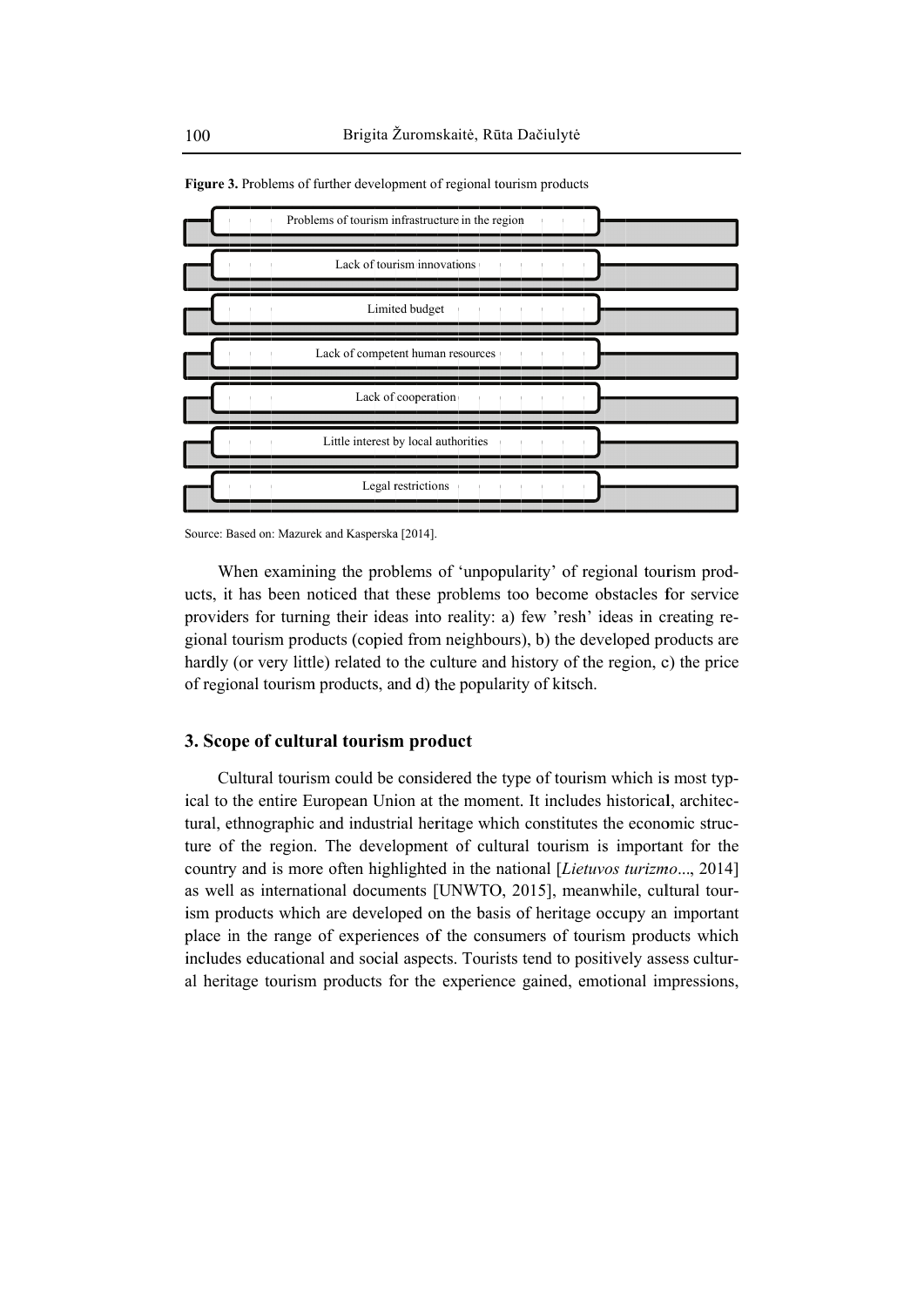deepened knowledge about the local place; they find these products attractive for their authenticity and because they are genuine [Io, 2013].

Authenticity is an important criterion of a cultural tourism product. It is often linked to the ways in which specific values are 'performed'; it relates to feedback that is formed by the individual experiences of tourists; and it is often linked to the factor of how deep their perception of a more authentic self is [Sims, 2009]. It is likely that consumers will associate a product more with the authenticity, if:

- it corresponds to the preconceived notions by tourists about what is typical in terms of experience in that particular place,
- corresponding environment is created,
- there are connections with certain traditions or the element of naturalness [Sims, 2009].

Regional identity is often closely associated with the authenticity. Although there are no doubts that links with regional identity increase the value of products made in that region as well as its attractiveness to tourists, there is little research in this field, especially research related to the creation of regional identity [Christensen, Kenney, Patton, 2015].

The changing motives and goals of travelling contribute to the development of other subtypes of cultural tourism as well. An increasing number of tourists are interested in the products of ethnographic and architectural tourism. Tourists often 'pull off' popular tourist routes and choose to go to less visited places. A perfect example could be water and wind mills which receive an increasing interest from tourists. In addition, folklore tourism has also become more popular, though it is a relatively new type of tourism product. On the other hand, it means live learning which engages and gives the opportunity to participate. When discussing the combination of folklore and tourism, the phenomenon of festival tourism is apparent [Jordan, 2012].

Products of culinary tourism are no less important. They often provide the opportunity to incorporate different types of heritage and to present them to tourists in a complex and 'packaged' manner. Products of culinary products are also often analyzed from the perspective of regional tourism product [Christensen, Kenney, Patton, 2015].

In Lithuania, cultural tourism is considered to have a huge potential, nevertheless, at the same time it is admitted that this field of tourism encounters a number of problems [Rukuižienė, 2006; Barkauskienė, Barkauskas, 2012].

If appropriate measures are found to tackle the existing political and economic problems, it would be possible to create a favourable environment for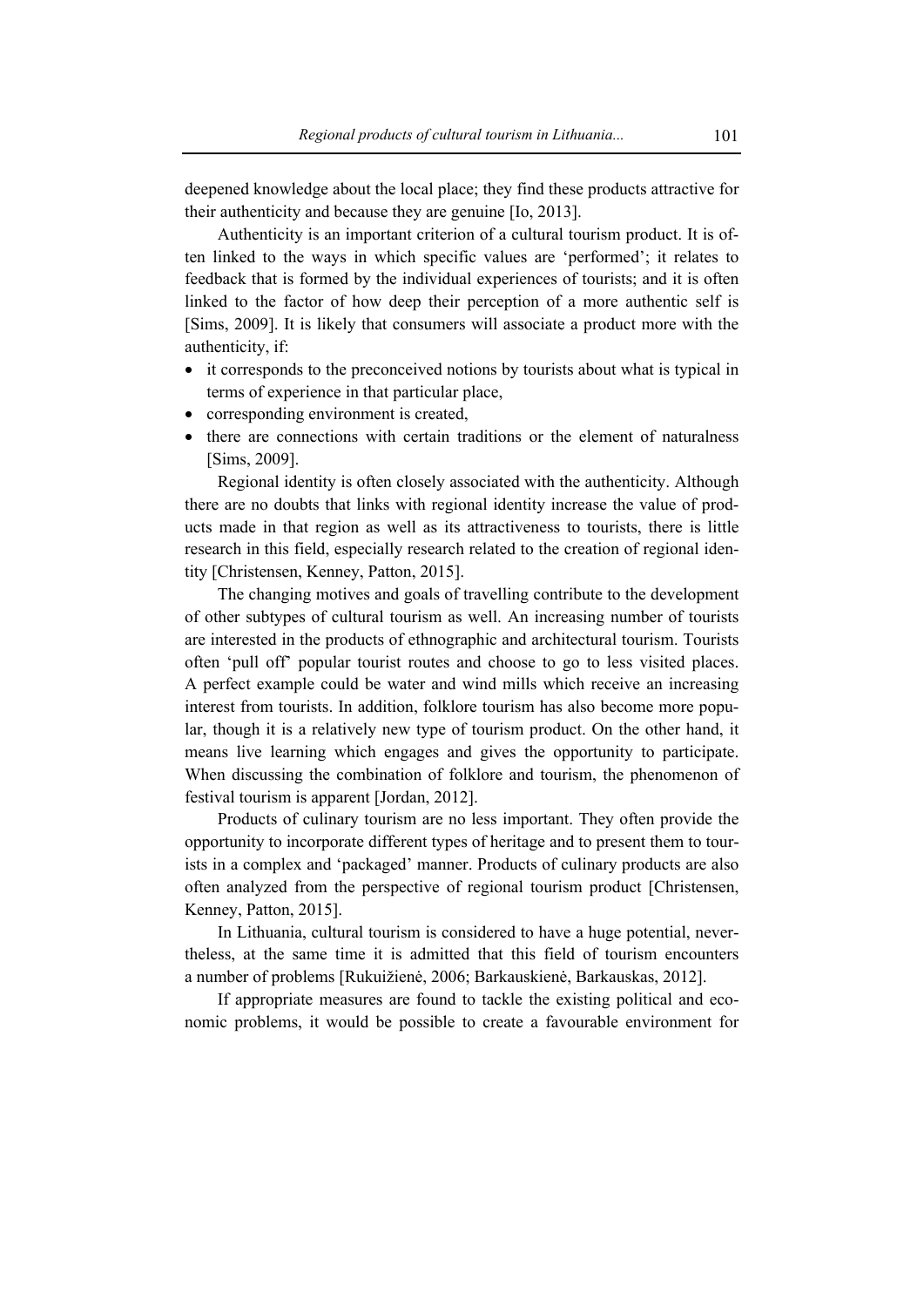creating competitive cultural tourism products in Lithuania which could potentially attract the interest of local tourists and tourists from neighbouring countries as well as of tourists from more remote areas. Our country has good conditions for the expansion of culinary tourism products as a number of old recipes have survived up to modern days and it is possible to restore the old production techniques (e.g., baking bread). Besides, the Lithuanian culinary heritage is related to the traditions of other nations that also make it unique and distinct (e.g., the culinary heritage of Karaites which is considered an inseparable part of Trakai). Lithuania also has a number of examples of exceptional architectural heritage (wooden architecture) which is still little known among tourists. We have favorable conditions to develop historical tourism since a number of important events have taken place in the territory of Lithuania that are important not only to the Lithuanian population (e.g., the genocide of the Jews in Lithuania). Non-material heritage (the basis for the development of folklore and ethno tourism) is of no less importance as it leads to a better understanding of Lithuania's history and the specificity of the way of life of its inhabitants (e.g., musical folklore and narratives).

It is important to emphasise that the aforementioned resources are always closely related to the regions of origin and it is impossible to repeat them in other locations without losing their authenticity.

#### **4. Tourism regions in Lithuania**

Scientific literature depicts discussions on what a tourism region is and what are the criteria that define it. A tourism region is a locality which provides tourism services and products in a specific geographical territory which is characteristic of: the abundance of cultural and natural resources and a welldeveloped network of infrastructure and communication [Kruczek, Zmyślony, 2010]. In Lithuania, a tourism region is defined as a territory which features certain common economic, geographical and cultural traits in which a distinctive tourism is developed. Researchers list quite different models of tourism regions which resulted from various researches and different criteria. Most often, two methods are used in regionalisation as follows: *a territory is divided* according to the established criteria (regional units are singled out) or the adjacent territories which have similar resources and conditions for the development of tourism *are integrated* [Kruczek, Zmyślony, 2010].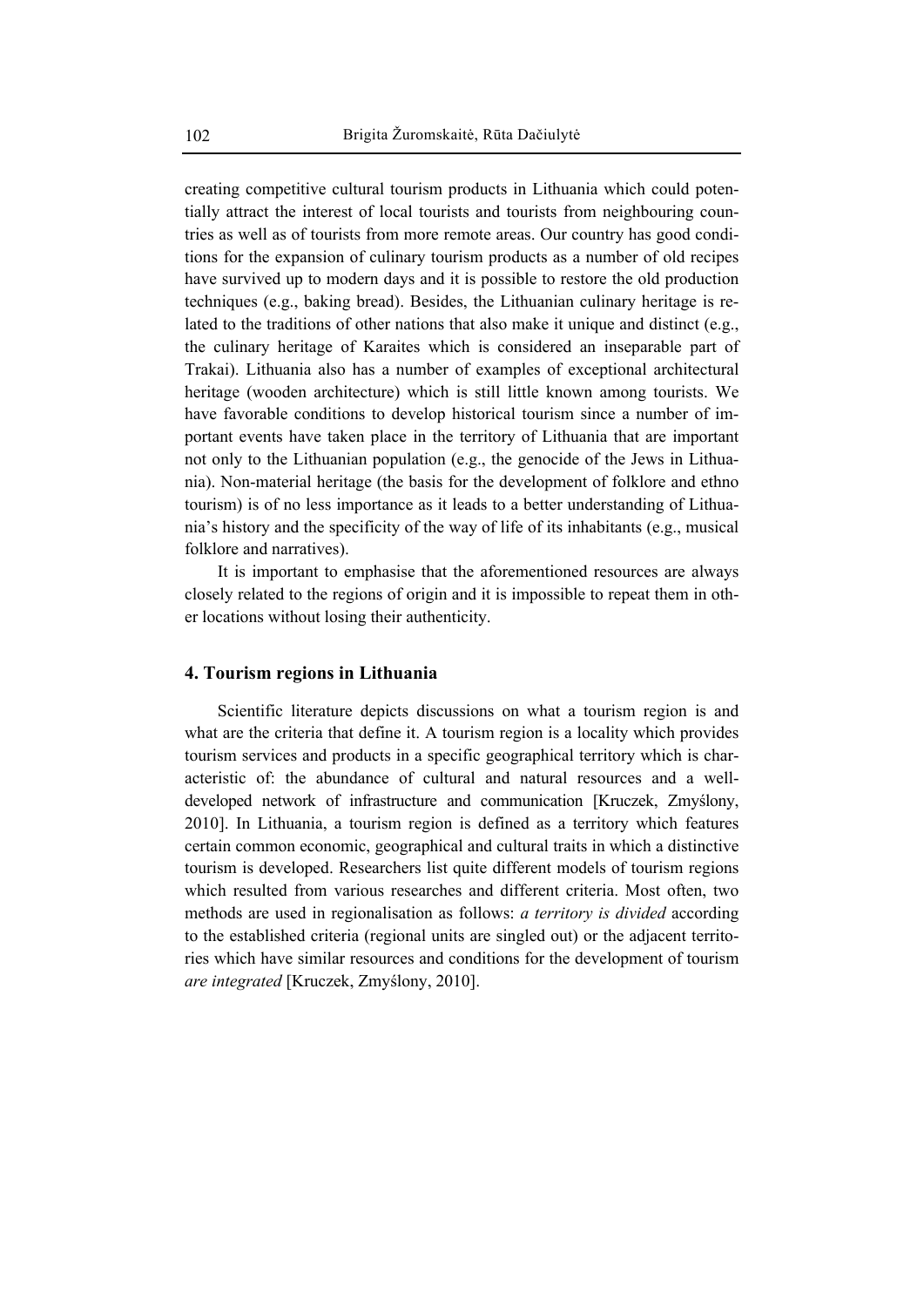The Lithuanian Tourism Development Programme 2014-2020 accentuates the priority tourism development regions. It is highlighted that these are the territories of Lithuania which have the highest amount of tourist resources and where the conditions for the development of priority tourism products are the most favourable [*Lietuvos turizmo plėtros*..., 2014]. Based on the current situation of tourism infrastructure, the available resources and popularity among tourists, the programme distinguishes the following regions:

- Vilnius region (includes Vilnius city, Vilnius district, Širvintos district, and Trakai district municipalities);
- Coastline region (includes Klaipėda city, Klaipėda district, Palanga city, Kretinga district, Neringa, and Šilutė district municipalities);
- Region of the lower reaches of the Nemunas River (includes Kaunas city, Kaunas district, Birštonas, Kaišiadoriai district, Jurbarkas district, Šakiai district, and Prienai district municipalities);
- Region of southern Dzūkija − ethnographic region in south-eastern Lithuania (includes Druskininkai, Lazdijai district, and Varėna district municipalities);
- Region of eastern Aukštaitija − High Lands, ethnographic region in the northeast Lithuania (includes Zarasai district, Ignalina district, Utena district, Anykščiai district, and Molėtai district municipalities);
- Region of the uplands of Žemaitija − Samogitia or 'lowlands' (includes Telšiai district, Plungė district municipalities) [*Lietuvos turizmo plėtros*..., 2014].

In our article, we analyse the way of regionalization (the historical and ethnographical criterion) which helps better convey the uniqueness of the resources of cultural tourism and historical distinctness. Based on this criterion, five ethnographic (ethno-cultural) regions are singled out as follows: Aukštaitija (High Lands), Dzūkija (Dainava), Mažoji Lietuva (Lithuania Minor), Suvalkija (Sūduva), and Žemaitija (Samogitia or Low Lands).

### **5. Methodology**

The article presents the results of the survey carried out in Lithuania from 2013 to 2015. To achieve the goal, the triangulation of the research methods was employed [Wilson, 2014]. The combination of several methods was chosen to collect a detailed and comprehensive information. The survey under the discussion incorporates meta-analyses of several cultural tourism products involving document analysis, analysis of websites (publicly available descriptions of tourism products), and general observations. Such harmonization of methods ena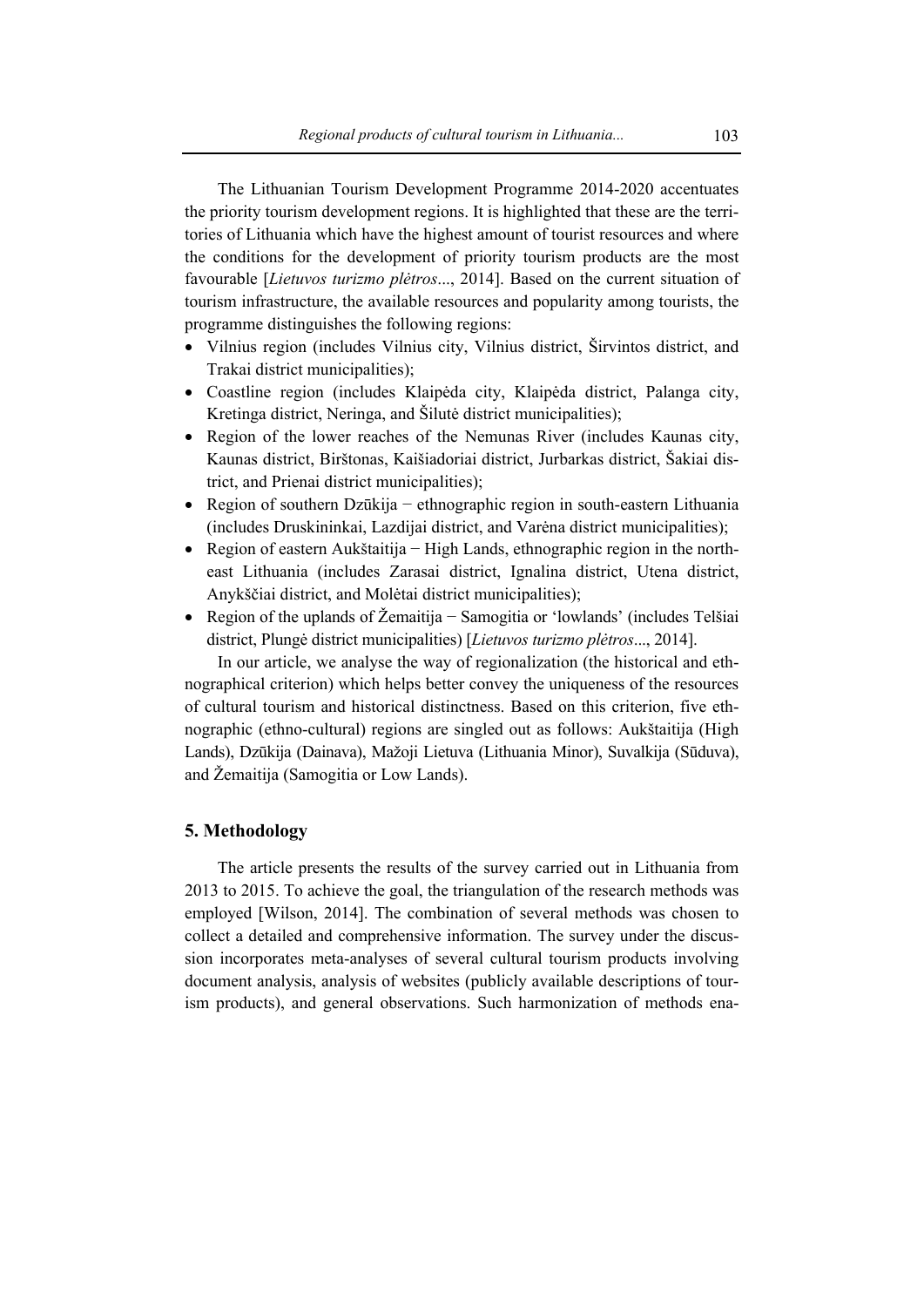bled the authors of the article to make a thorough analysis of the selected cases of cultural tourism products in Lithuania. Details provided on the websites of tourism services providers about the offered products were examined as well as the details on the events organised in Lithuania and provided on the websites of the Lithuanian ethno-cultural centres (Vilnius Ethnic Culture Centre, Klaipėda Ethnic Culture Centre, Kaunas National Culture Centre), and the websites of folklore groups.

The cases of cultural (historical, ethnographic and national heritage) tourism products were selected with the aim to reflect the most important areas of Lithuania's heritage (culinary heritage, folklore, architecture, 'live history' events).

The culinary heritage of one of the most distinct regions, namely, Samogitia, as well as the culinary heritage of the national minority of the Karaites, and the Lithuanian bread as the product of culinary heritage were analysed.

To have a broad analysis on the products of cultural tourism in Lithuania, products of ethno-tourism were also scrutinised. The cases of use of architectural heritage for the purposes of tourism are still rare (exceptional monuments of wooden architecture – wind and water mills – are the cases of the best adaptation for tourism purposes). Each ethnographic region of Lithuania has retained a distinct musical folklore which mirrors the history of that particular region. It is one more resource which was used in the analysis. It was also considered how the events of ethnographic (folklore festivals) and historical (events of 'live history') heritage have been adapted to the development of tourism products.

Criteria of the analysis: product supply, authenticity and reflection of regional identity, attractiveness of information, innovativeness, accessibility to Lithuanian and foreign tourists, educational elements, related events and programmes.

#### **6. Result analysis**

During the survey, it was identified that Lithuania has a wide range of authentic, poorly commercialized supply of cultural tourism products, however, only part of these products is related to the specificity of regions. In addition, the aspect of regionality is little used in the marketing of these products.

During the analysis, some problems of adaptation of cultural heritage products for the purposes of tourism emerged (Table 1).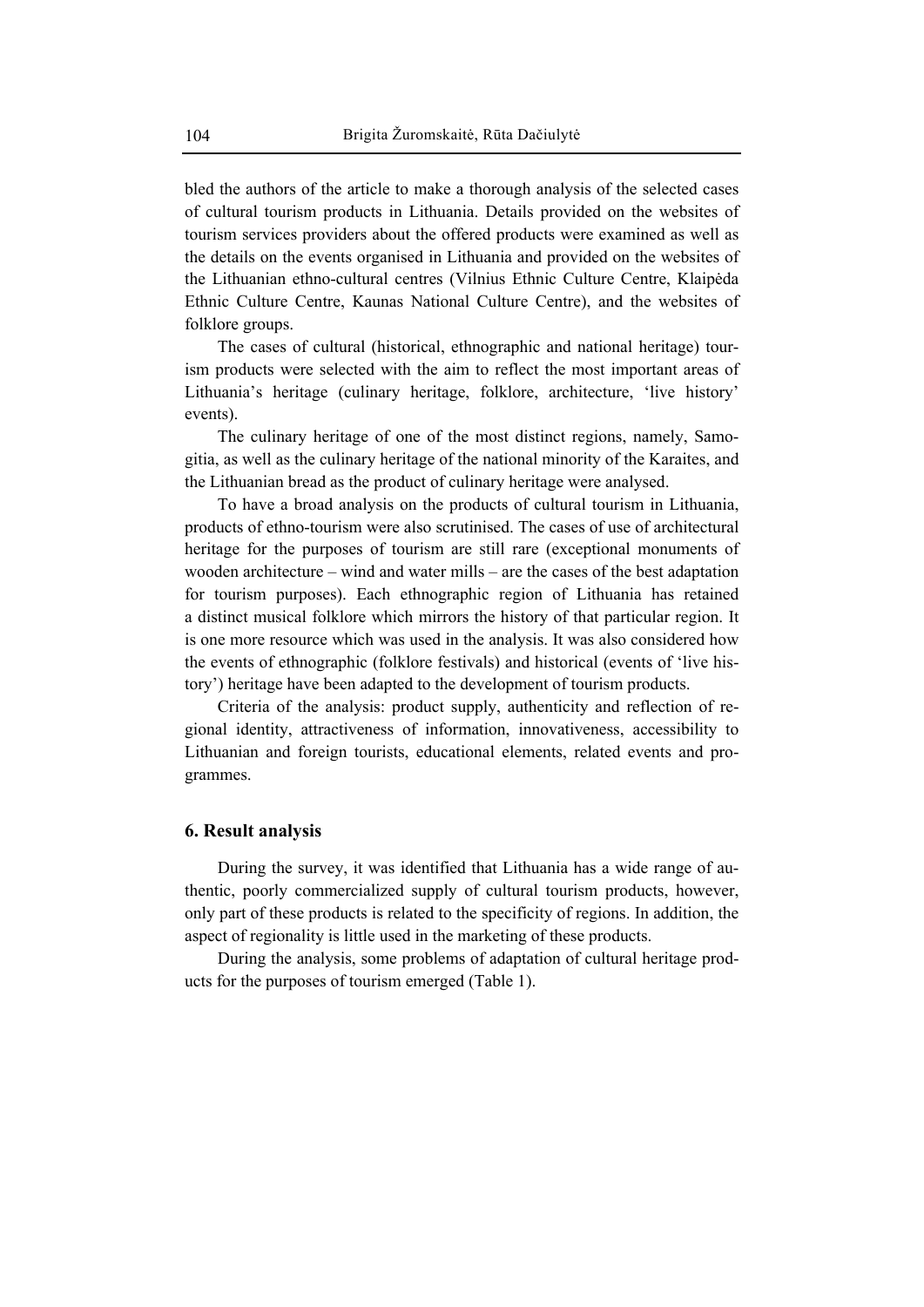| <b>PROBLEMS</b>                                                     | Cultural tourism products      |                              |                                  |
|---------------------------------------------------------------------|--------------------------------|------------------------------|----------------------------------|
| + pronounced problematic aspects<br>+/- partial problems identified | Historical<br>tourism products | Culinary<br>tourism products | Ethnographic<br>tourism products |
| Link between the product and the region                             |                                |                              |                                  |
| Authenticity                                                        | $\overline{\phantom{0}}$       | $\overline{\phantom{0}}$     |                                  |
| Reflection of regional identity                                     | $^{+}$                         | $^{+}$                       | $^{+}$                           |
| <b>Focusing on client/tourist</b>                                   |                                |                              |                                  |
| Inability to identify tourists' needs and                           | $^{+}$                         | $^{+}$                       | $^{+}$                           |
| expectations                                                        |                                |                              |                                  |
| Product is little known beyond the region                           | $+/-$                          | $+/-$                        | $^{+}$                           |
| Orientation towards narrow targeted groups                          |                                | $^{+}$                       | $+/-$                            |
| Lack of the educational element                                     | $+/-$                          |                              | $+/-$                            |
| Accessibility of the product during the                             | $+$                            |                              | $^{+}$                           |
| off-season                                                          |                                |                              |                                  |
| <b>Marketing</b>                                                    |                                |                              |                                  |
| Undefined target markets                                            | $+/-$                          | $+/-$                        | $^{+}$                           |
| Non-innovativeness in terms of dissemination                        | $\overline{+}$                 | $\overline{+}$               | $^{+}$                           |
| of information                                                      |                                |                              |                                  |
| Linguistic problem (information in Lithuanian                       | $+$                            | $+$                          | $+$                              |
| only)                                                               |                                |                              |                                  |
| Uninteresting and 'dry' presentation                                | $+/-$                          | $+/-$                        | $^{+}$                           |
| of information                                                      |                                |                              |                                  |
| Sale of product                                                     |                                |                              |                                  |
| Quality of product realization                                      | $^{+}$                         | $^{+}$                       | $+$                              |
| Authenticity of the locality                                        |                                | $+/-$                        |                                  |
| Knowledge about the product supplied                                |                                |                              |                                  |
| by the provider                                                     |                                |                              |                                  |

**Table 1.** Key problematic aspects in relation to cultural tourism products

The least number of problems was identified while analysing products according to the criterion of authenticity. The cultural tourism products under consideration are typical authentic products as: old production technologies are used (e.g., culinary tourism products are made on the basis of old recipes and using authentic production technology), the product is consumed in a historical environment (e.g., mills are adjusted for educational programmes or become the basis for the emergence of tourism infrastructure in the region), details on heritage are introduced using authentic forms of presentation (musical folklore, e.g. performance of multipart songs and reconstruction of the old texts and their performance).

However, it should be noted that the fact that cultural tourism products become popular and turn into mass products leads to the occurrence of kitsch (e.g., ready-to-cook products are used in order to reduce production costs and production time). Such manifestations can be seen during 'live history' events where historical context is 'simplified' and the modern way of its presentation is chosen. This may make tourists feel disappointed in the product as well as in the region.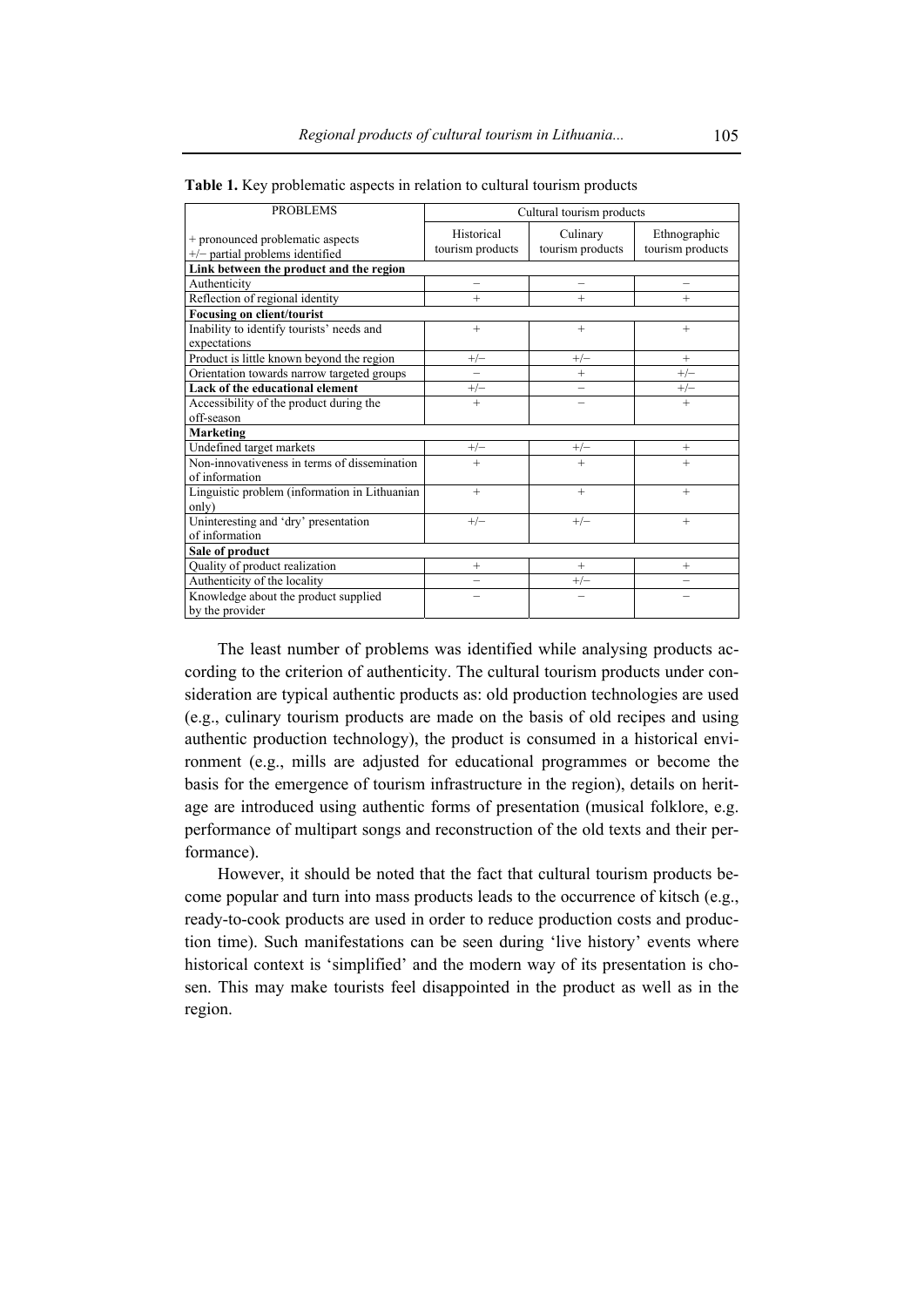Most of the analyzed products are closely related to the region of origin. When analysing culinary heritage products, it was noticed that they are perhaps the best way to reflect the specificity of the region, however, there is a lack of specialized information oriented towards corresponding tourist flows. A culinary heritage product is often taken 'for granted' and local people forget that tourists often come from totally different cultural environment and it might be difficult for them to perceive the uniqueness of such product. When analyzing the cultural heritage products of the Karaites, a better situation has been stated than in the case of culinary heritage of the region of Samogitia. In the cases under review, the products corresponded to the definition of a regional product in terms of the defined geographical boundaries and the specificity of national heritage (the product must meet the requirements of national heritage which are specified in legislation). In addition, the themes of the 'live history' events were linked to the region and historical context.

The analysis has demonstrated that the heritage of the Karaites is presented better and is easily accessible both to the Lithuanian and foreign tourists compared to all the rest examined products. This is determined by the place of origin and consumption of this product, namely, Trakai, the old capital of Lithuania which is included in all national tourist routes. Besides, a considerable role has also been played by the fact that, in the case of the culinary tourism product of the Karaites, a closer cooperation between tourism and heritage product producers as well as a more developed educational element were identified. All this makes this product more attractive to a wider audience. Meanwhile, the problem of focusing on narrow tourist markets was mostly seen when analyzing the supply of bread baking products. It turned out that the main tourism product is educational programs which are provided by organizations that are directly related to tourism, namely, Lithuanian museums [Žuromskaitė, Dačiulytė 2015]. The Lithuanian bread is presented in tourism fairs and represents Lithuania, however, it is seen only as a culinary product or a souvenir, meanwhile, the rich educational potential remains not fully exploited as the existing educational programs are mostly intended for schoolchildren. There are almost no programs in English which could be a complex part of a tourist route. This fact signals that the potentials of the product are exploited only partially and that not all the financial benefits are received from this opportunity (this product is not available for individual tourists, it is intended for organized groups only).

One of the problems which came into light when analyzing cultural tourism products in Lithuania is insufficient orientation towards targeted market or inability to identify it. This leads to the situation where sometimes products are too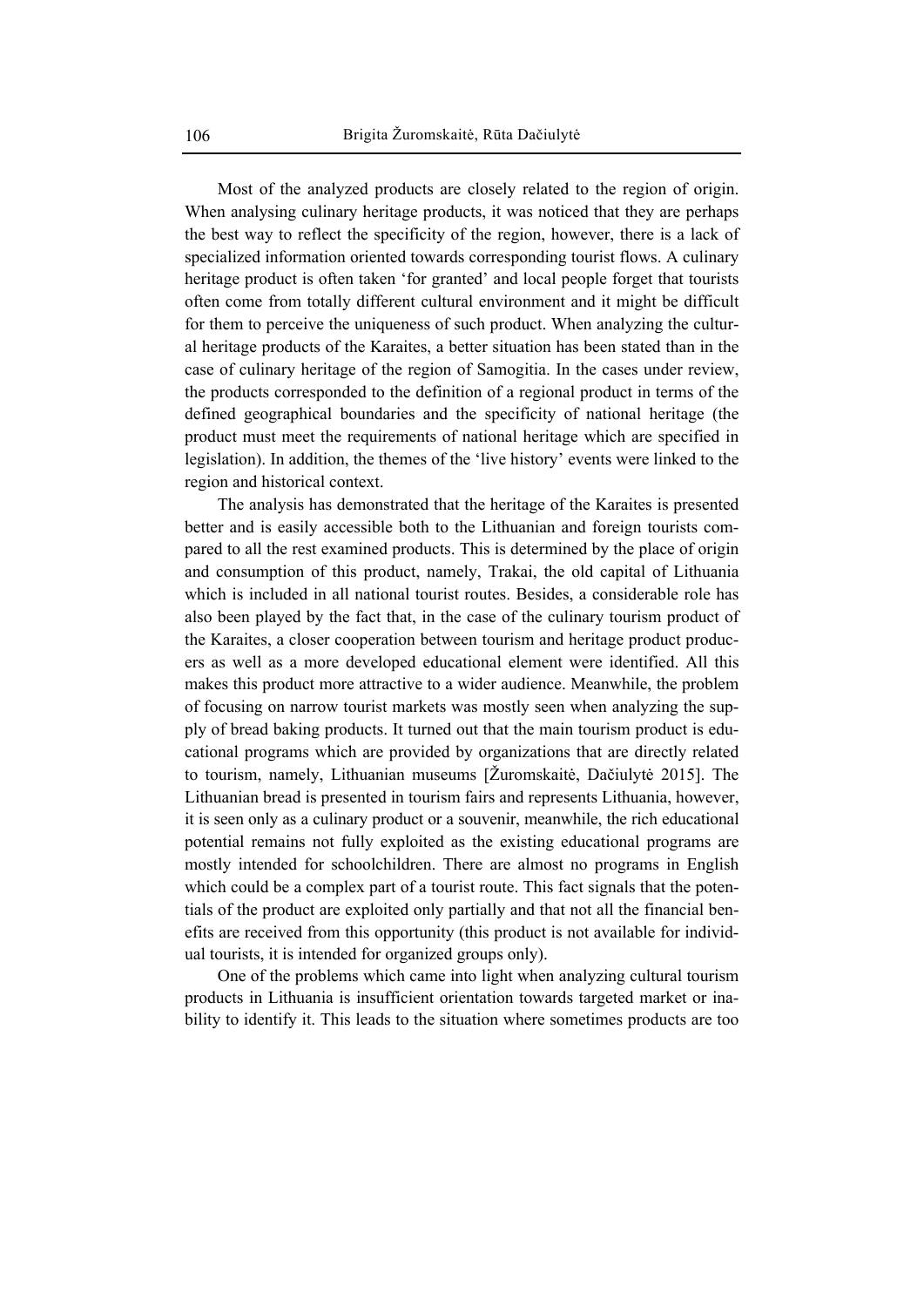much focused on narrow consumer markets (e.g., orienting the educational tourism products towards pupils and using the folklore tourism products to attract only the visitors from the same or the neighboring regions). The products of cultural tourism are often accessible to only a small portion of the consumers' market for the fact of their localness (they are known to a handful of consumers because of the poor marketing).

Having analyzed the folklore events of ethnographic heritage, namely, festivals, and referring to the classification offered by O'Sullivan [O'Sullivan, Jackson, 2002], it has been determined that a considerable part of festivals constitute small-scale, so-called home-grown, events which, though being the messengers of an authentic culture, have little links to tourism as they are mostly focused on the local community. Another part of festivals is of regional nature. Only national and international events are mostly related to domestic and inbound tourism. They can be attributed to the group of festivals which are attractive for tourists. It should be admitted that compared to other products under analysis, a higher integration with the tourism industry is noticed in this field: a relatively higher proportion of ethnographic heritage (festivals) tourism products is available in foreign languages, some festivals are incorporated into programs which are offered to tourism agencies, however, the way information is presented is not attractive enough and this fact leads to the statement that these products are not sufficiently intended for foreign tourists.

A considerable part of the offered products are poorly adapted for the attraction of foreign tourists. There is a lack of proper dissemination of information on tourism products, especially in English. One of the analyzed cases has shown that 'live history' events are only available in Lithuanian. Besides, no information on the events is available in any foreign language.

Furthermore, organizations which are directly related to tourism (tourist information centres, municipal offices, travel organizers, etc.) where professional tourism specialists work, provide only summaries of information on cultural tourism products (events, festivals, programs, etc.) on their websites and give links to the websites of original producers of the products. Meanwhile, websites of products' providers lack attractive presentation of information; there is almost no information in English.

A complex approach towards the development of tourism products, cooperation between organizations which provide tourism services and the potential developers of tourism products are missing. To publicize the products, only the traditional marketing tools are used (information in local media, in often cases, incomprehensible information is provided on the service provider's website, brochures).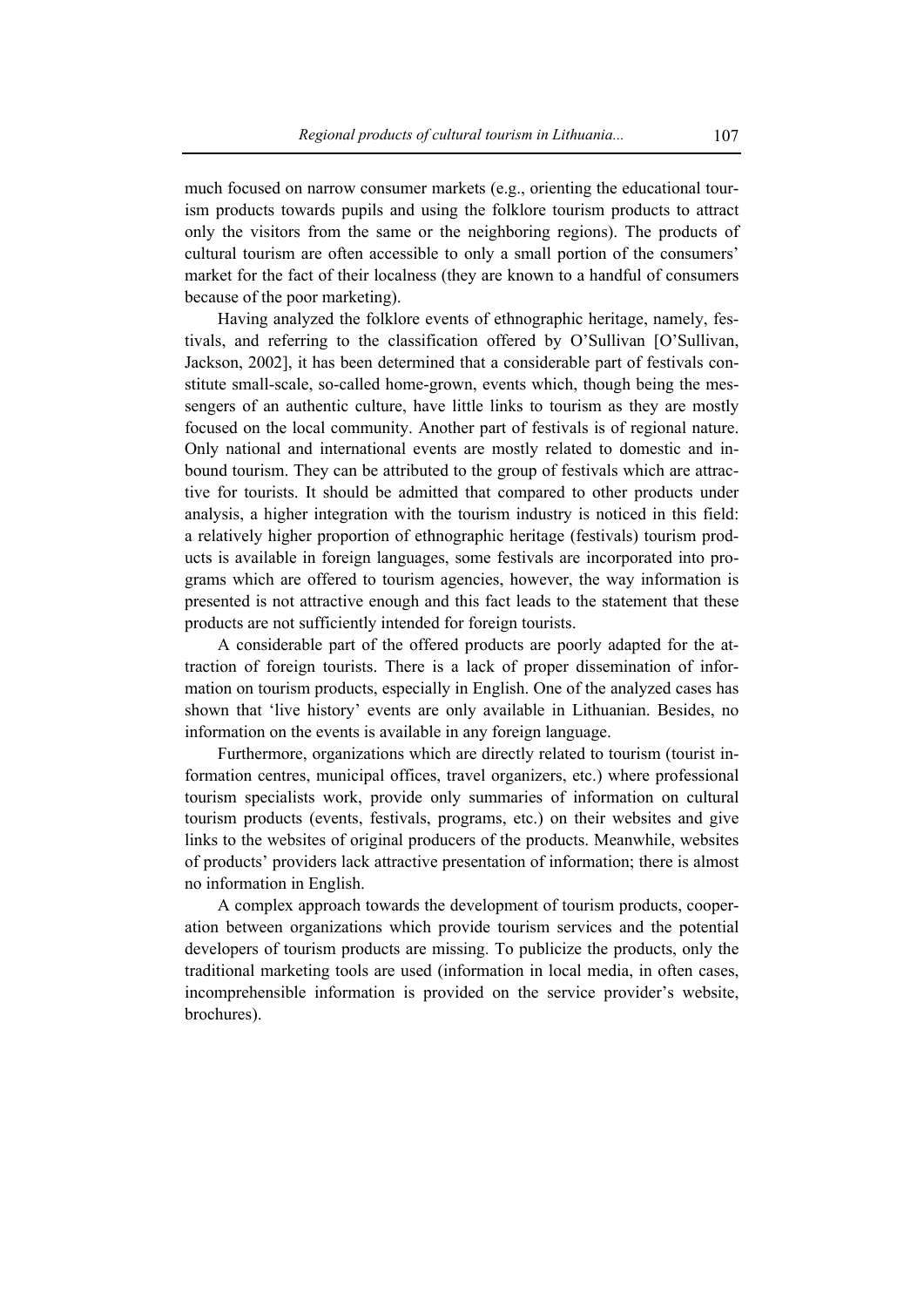#### **Conclusions**

Good quality cultural tourism products which meet the specificity of the region undoubtedly have cultural, economic and social benefits for the region and contribute to the increase of its visibility. Developers of such products gain personal benefits: employment rises, new jobs are provided, additional sources of revenue occur. However, the conducted review demonstrates that such products require a lot of effort in Lithuania; they are not sufficiently well developed to become recognizable and competitive, the available cultural potential is not fully exploited.

The trend of commercialization of cultural heritage, where the authenticity is sacrificed in exchange of popularity of a cultural tourism product, is a cause for concern as, to reduce production costs or to make the product cheaper in order to make it available for a wide audience, the manufacturers of the product simplify the process of production (the case with traditional pastries kibinai).

The publicizing and popularizing of products lack cooperation among the entities of the tourism industry. Only a small part of these products is accessible to foreign tourists as most of them are available in Lithuanian only.

To sum up, there are all reasons to talk about cultural tourism products in Lithuania, however, there are many management and marketing-related problems which have to be solved in order to make their economic benefits to the region and its population tangible.

#### **References**

- Barkauskienė K., Barkauskas V. (2012), *Kauno regiono gyventojų turizmo produktų pasirinkimą lemiantys veiksniai*, "Economics and management", No. 17 (3), pp. 41-51.
- Čepaitienė R. (2010), *Paveldosauga globaliajame pasaulyje*, Lietuvos istorijos institutas, Vilnius.
- Christensen B.C., Kenney M., Patton D. (2015), *Regional Identity Can Add Value to Agricultural Products*, "California Agriculture", No. 69(2), pp. 1-7*.*
- Io M. (2013), *Testing a Model of Effective Interpretation to Boost the Heritage Tourism Experience: A Case Study in Macao*, "Journal Of Sustainable Tourism", No. 21(6), pp. 900-914.
- Jordan L. (2012), *Tourism, Culture and the Creative Industries: Exploring the Linkages*, "Journal of Eastern Caribbean Studies [serial online]" September , Vol. 37(3/4), pp. 1-6.
- Kaczmarek J., Stasiak A., Włodarczyk B. (2005), *Produkt turystyczny. Pomysł, organizacja, zarządzanie*, PWE, Warszawa.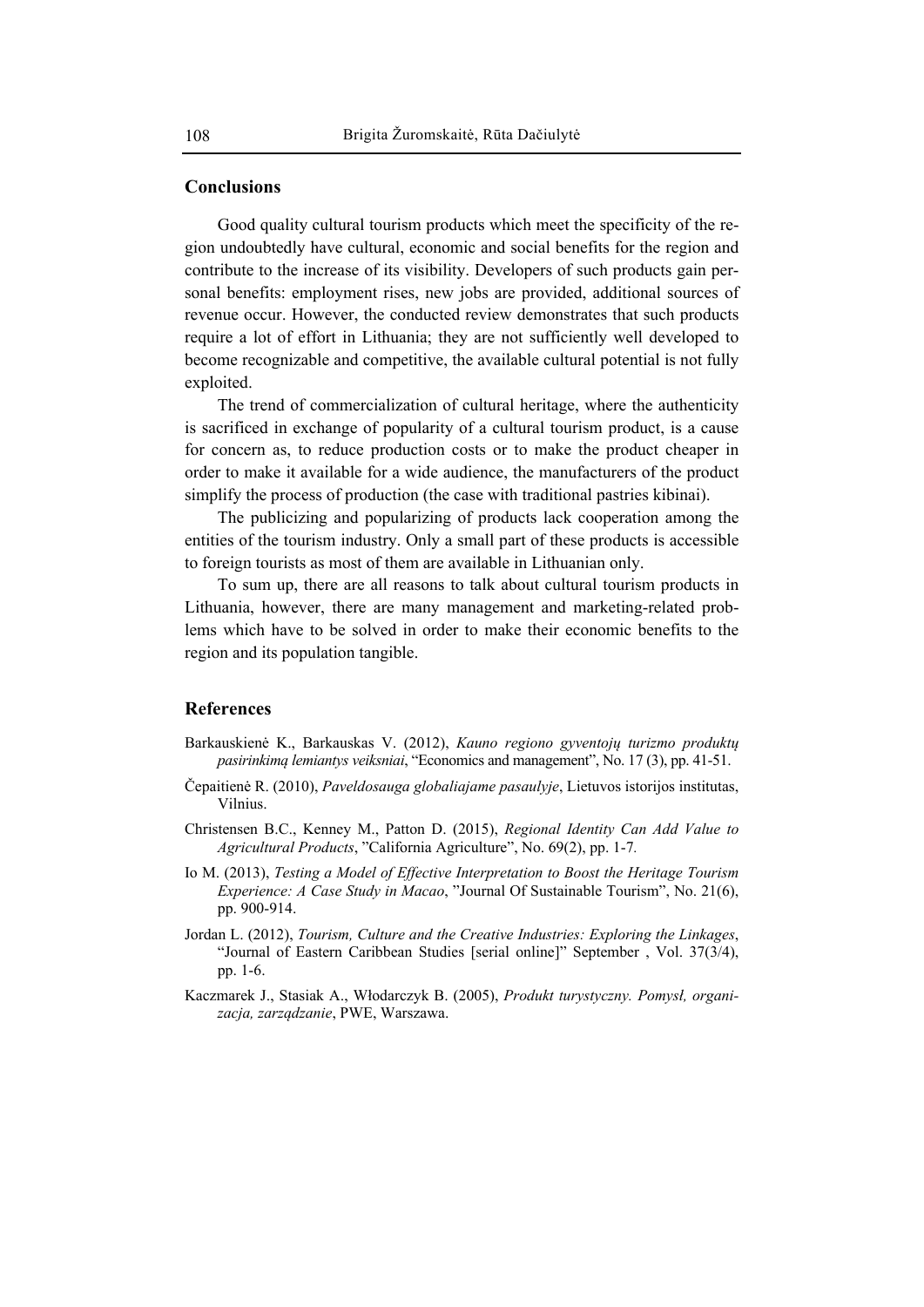- Komunikat Komisji do Parlamentu Europejskiego, Rady, Europejskiego Komitetu Ekonomiczno-Społecznego i Komitetu Regionów − Europa – najpopularniejszy kierunek turystyczny na świecie – nowe ramy polityczne dla europejskiego sektora turystycznego (2010), Bruksela, http://eur-lex.europa.eu/legal-content/pl/TXT/?uri= CELEX%3A52010DC0352 (accessed: 15.06.2016).
- Kruczek Z., Zmyślony P. (2010), *Regiony turystyczne*, Proksenia, Kraków.
- Lewandowska A. (2009), *Produkt turystyki uzdrowiskowej jako markowy produkt tury*styczny województwa zachodnio pomorskiego, "Ekonomiczne Problemy Turystyczne", nr 12, pp. 301-311.
- *Lietuvos turizmo plėtros 2014-2020 metų programa* (2014), Nutarimas dėl lietuvos turizmo plėtros 2014-2020 metų programos patvirtinimo, Nr. 238, Lietuvos Respublikos Vyriausybė, Vilnius, https://www.e-tar.lt/portal/lt/legalAct/5a333640af3511 e39b958c81fb177d0b (accessed: 17.06.2016).
- Mazurek J., Kasperska E. (2014), *Markowy produkt turystyczny regionu na przykładzie*  Ogrodów Tematycznych Hortulus w Dobrzycy, "Zeszyty Naukowe Wydziału Nauk Ekonomicznych Politechniki Koszalińskiej", nr 18, pp. 109-122.
- Molenda M. (2011), *Regionalny produkt turystyczny i jego kreatorzy*, "Rocznik Żyrardowski", t. 9, pp. 293-304.
- Nyurenberger L.B., Yegorova N.N. (2015), *Klasternyy podkhod kak osnova formirovaniya i prodvizheniya regionalnogo turprodukta*, "Kemerovo State University Bulletin", No. 7.2, pp. 234-238.
- Olearnik J. (2013), *Produkt turystyczny regionu podejście marketingowe*, http://olearnik. pl/witamy/wp-content/uploads/2013/03/Produkt-turystyczny-regionu-Janusz-Olear nik.pdf (15.06.2016).
- O'Sullivan D., Jackson M.J. (2002), *Festival Tourism: A Contributor to Sustainable Local Economic Development?* "Journal of Sustainable Tourism", No. 10 (4), pp. 325-342.
- Rukuižienė R. (2006), *The Possibilities for Co-Operation to up-Grade Tourism and Regional Products in Lithuania*, "Management Theory & Studies for Rural Business & Infrastructure Development", No. 7, pp. 136-138.
- Sims R. (2009), *Food, Place and Authenticity: Local Food and the Sustainable Tourism Experience*, "Journal of Sustainable Tourism", No. 17 (3), pp. 321-336.
- UNWTO (2015), *Tourism Highlights*, 2015 Edition, http://www.e-unwto.org/doi/pdf/ 10.18111/9789284416899 (accessed: 15.06.2016).
- Wilson V. (2014), *Research Methods: Triangulation*, "Evidence Based Library and Information Practice", No. 9(1), pp. 74-75.
- Žuromskaitė B., Dačiulytė R. (2015), *Znaczenie programów edukacyjnych dotyczących chleba w popularyzacji turystyki kulinarnej na Litwie* [w:] B. Krakowiak, A. Stasiak (red.), *Kultura i turystyka: wokół wspólnego stołu*, CUK, Łódź, pp. 273-290.